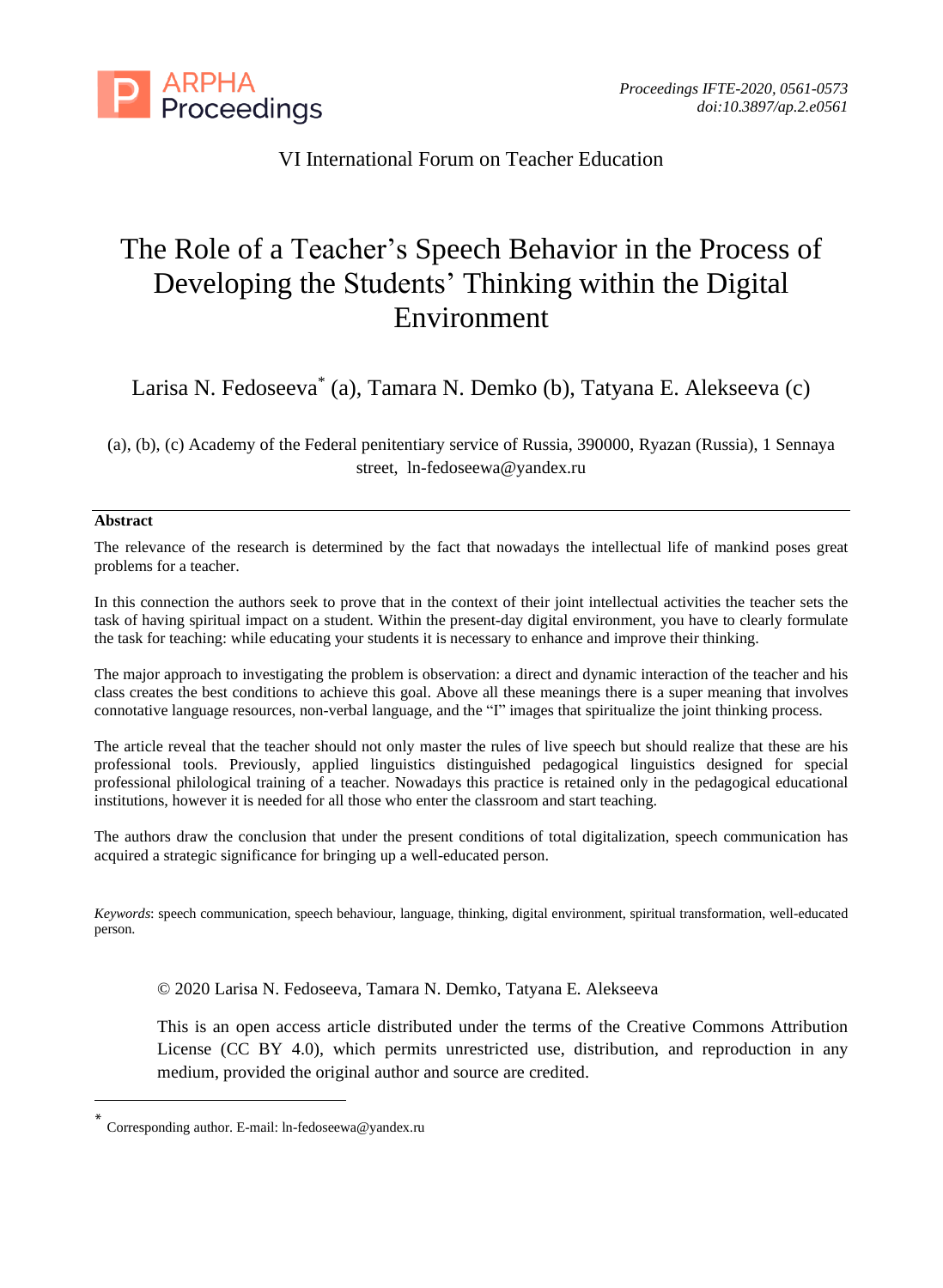Published by Kazan federal university and peer-reviewed under responsibility of IFTE-2020 (VI International Forum on Teacher Education)

#### **Introduction**

In response to the challenges of the times, education has been changing throughout all the periods of human history. These changes have involved both the contents of the learning material and the ways of transmitting it. The younger generation of our times is getting education when information technologies and new communication methods are developing at a rapid pace, and this factor effects not only the contents and the ways of receiving and transferring information but the human being too. It is this very fact of changing the subject/object of learning that poses specific tasks for those involved in the educational process.

#### **Purpose and objectives of the study**

The purpose of this study is to investigate the role of a teacher's speech behavior in the process of developing the students' thinking within the digital environment.

# **Literature review**

Each new stage in receiving, processing and transferring information has been changing a human being. This was happening when people created writing, printing, photography, cinema and video. However, the digital technologies, which have brought about intensive accumulation and spread of knowledge cause huge transformation of intellectual processes. These are followed by some noticeable transformation of a person's spiritual life.

To confirm this statement we will refer to the opinions and considerations of some competent authors. A number of studies in psychology, neurophysiology, theory of communication, and applied sociology have noted some alarming trends. Thus, a distinguished psychologist Andrey Kurpatov (2020) diagnosed "an epidemic of digital autism" among younger people. The major symptom of the disease is the inability to communicate with the surrounding world. The scientist believes this is caused by "constant consuming the digital content" (Kurpatov, 2020).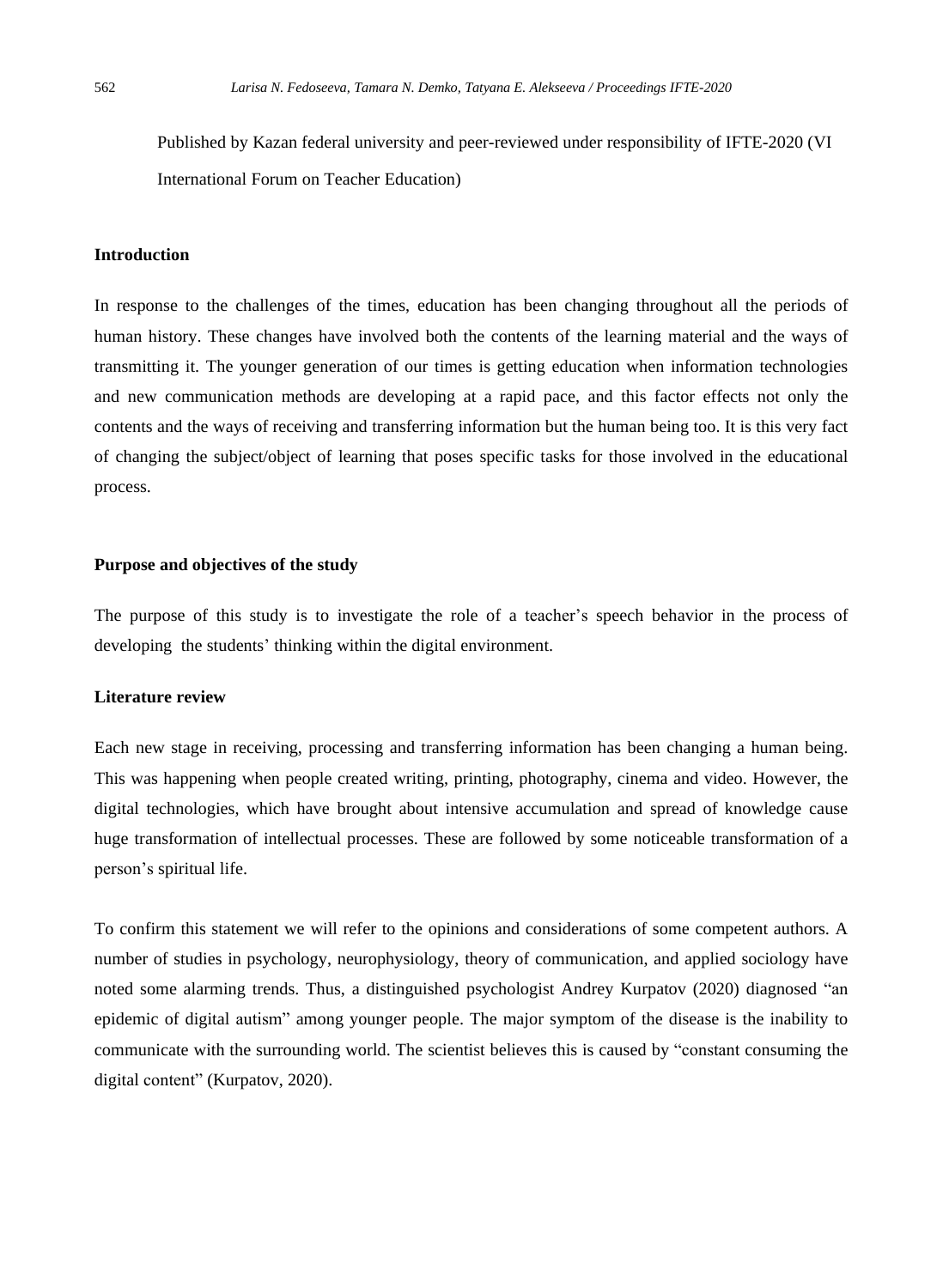According to the latest data, the users spend 100 days a year on-line. This is about a quarter of one's lifetime. It takes about 6 hours and 42 minutes to read the news, go through the sites and communicate in the messengers (50% of this time using their mobile devices). Lately, the figure has been rising: the Android designers have issued a special application that counts how many times a day a user checks his phone (more than 150 people took part in the experiment). It appears that the users unblock their phones 110 times a day (Publishing house Novosty). A well-known political analyst Mikheev calls it metaphorically "digital madness" (Radio Vesti FM).

While constantly staying in the network environment, some structures and functions of the brain are being shaped in isolation from reality. Absorption in the virtual reality results in a serious problem of maladjustment of brain activity as well as reduction in the activity of those brain parts that are responsible for one's thinking abilities. As a result, the number of schoolchildren unable to learn has increased considerably.

Another important consideration is that ousting live communication into on-line causes the decrease in speaking activities and the subsequent inability to fully express oneself. There is no need of statistics here – the disease has been evidenced by the teachers' observations of late.

Some futurologists foresee the inevitable increase in the trend and describe the miserable future of a human being submerged in the network reality. The Israeli historian Yuval Harari (2019) states "On the basis of the advance development and integration of digital technologies into various spheres of life the 21<sup>st</sup> century will witness a cardinal stratification of society into those few thinking individuals who follow the progress of artificial intelligence and a great many of those who live in the network and are capable of feeding on other people's ideas only" (p. 358, 372, 405). The latter will turn into a useless class. The artificial intelligence is likely to oust the greater part of people into the digital world and being submerged in virtual reality in head mounted displays they will lead an absolutely worthless life. In accordance with this gloomy prediction the life of "the useless class" people is going on *without any participation in real life*.

Against this background, centuries long educational methods, live dialogue in particular, are losing their popularity. The diverse electronic educational programs are replacing real communication. They compete with scientific knowledge, the teacher, the textbook, specialized literature, i.e. traditional components of higher education.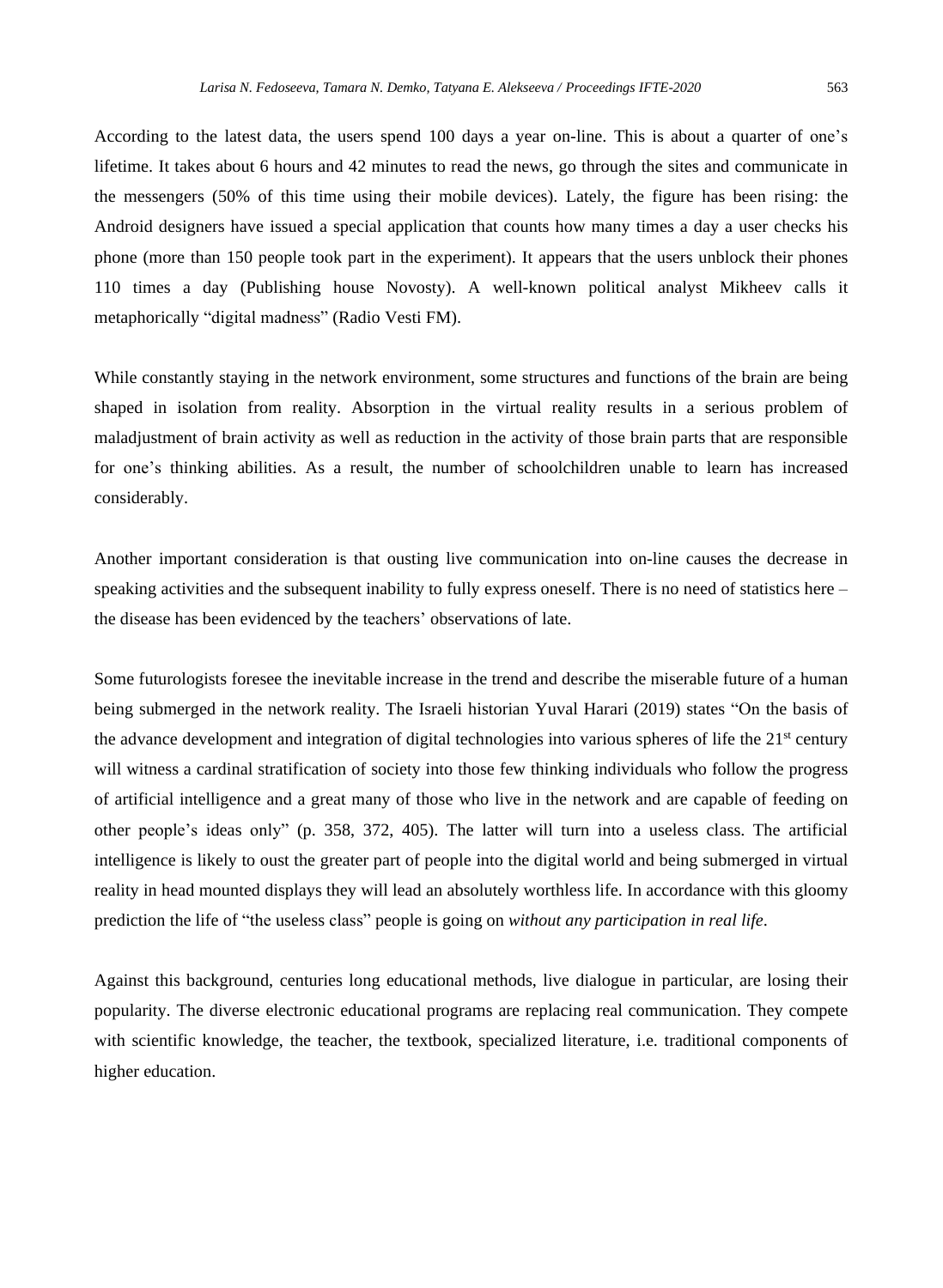## **Methodology**

# *"Human face" of education*

Under the conditions of overall technological progress when quite a number of cognitive operations are performed by a clever machine the problem of education is becoming critical. Introducing informatization and digitalization in this particular area makes you think not only about such eternal issues as how to teach, educate, and develop skills using new tools, but how *to safeguard and preserve the essential characteristics of a human being* too. A person connected to the interface, constantly looking at the keyboard and the screen, unknowingly becomes a function himself. The more life problems he solves with the help of a computer device, the more his conscience is likened to this device. Speaking metaphorically, his brain is *becoming digital.*

What can be opposed to such digitalization? Nowadays an educator should realize that a human being responds to the surrounding world with a multitude of reactions besides the abstract mental processes. He/she should take into account those resources that are beyond the interactions of a machine and a human being and that can never be reproduced by any program or a robot. A human being is endowed with soul and spirit and ignoring this fact leads to depriving any communication, educational one in particular, of its spirituality. The favorite term of modern pedagogy – technology – has not appeared by chance. The teacher and the student are currently presented as if they were the parts of a mechanism operating in accordance with a specified program.

Using the word "stamping", the concept will be logically complete. Presently, it is necessary to overcome this approach in order to safeguard and develop those qualities that make a person human. Formerly, pedagogy and didactics were considered an art, a creative activity. Their goal is a human being as a whole and not his separate abilities. *An educated person* is an integral structure. Such person is perhaps more valuable than a narrow specialist: educated people constitute the creative potential of a society.

In fact, the problem of making education personally-centered is the problem of its humanization. The principle of humanization in bringing up future generations is a permanent task facing the mankind, which actually defines a human being as a species. At different stages of human history the reasons, the aims, the nature and the degree of humanization varied. Under the conditions of wide-scale usage of digital technologies the problem of humanization is highlighted particularly clearly. For the last two or three decades, the value of human nature that needs preserving has been actively discussed in the theory of education. Golisheva (2006), a lecturer at the Russian State University, calls for returning a human being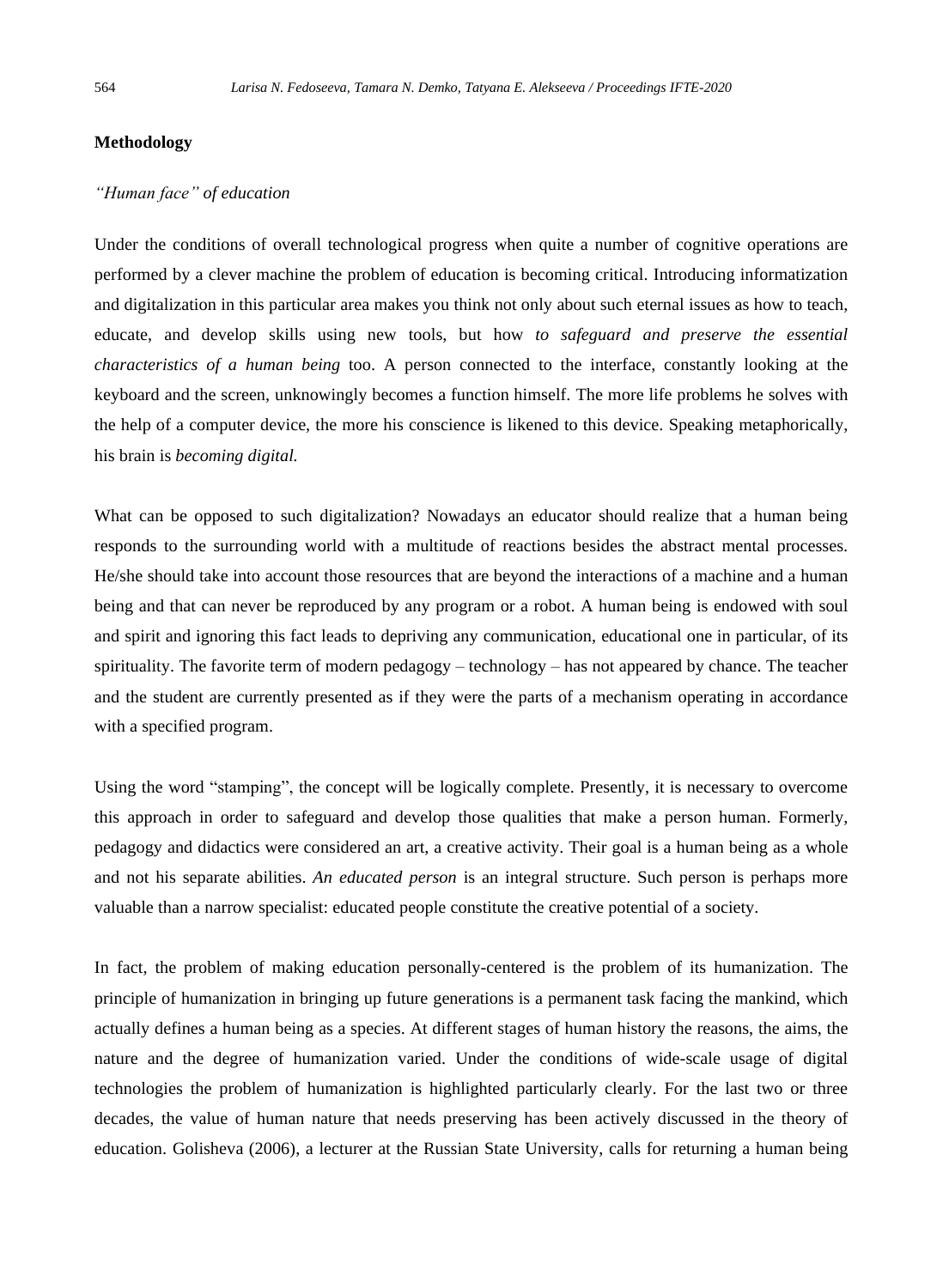into the theory by arguing "From the point of view of humanism the issues of a person's uniqueness, autonomy, spirituality are dealt with as primary and decisive" (p. 30).

#### **Results**

#### *The spiritual, spiritualization, lack of spirituality*

The concept of the spiritual is defined as an immaterial essence independent of the body (Modern dictionary of philosophy). The *spiritual* results from *spiritualizing* by a human being of the phenomena, relationships, thoughts and events. There is a famous parable of the three masons. Each mason is carrying a wheelbarrow full of stones and answers the same question asked by a passer-by "What are you doing?". The first mason answers angrily "Don't you see? I'm pushing this damn barrow". The second one replies "I'm earning money to feed my family and myself". And the third mason says "Do you see that construction site over there? I'm building a beautiful palace" (The fable of the three masons).

A man can turn any phenomenon into a down-to-earth, vulgar and commonplace thing as well as to romanticize and elevate it to a moral and aesthetic ideal, in other words to spiritualize the phenomenon. Here originates the exceptional ability of a human being to compose music, write poems, construct palaces and put on plays. Being active, the spiritual strives for realization. In each person's life the spiritual is expressed in the values and ideals, in the goals and attitudes. The spiritual is secured in the psychological responses – the consciousness, emotions, feelings, experiences, full of aesthetic, moral reactions thus *spiritualizing* them.

In different circumstances the spiritual life of people has different coloring. For example, it used to be patriotic at the times of liberation wars, constructive-communist when building BAM, confessional and religious nowadays, etc. Davis (2008), an author of a profound study "TechGnosis: Myth, Magic, and Mysticism in the Age of Information" assumes that "many aspects of modern spirituality are formed by the language and ideas of the information society" and by the consumer society (p. 6). A person with such values can hardly be called spiritual and the notion "lack of spirituality" has appeared. Therefore, this society and the type of human being it produces are increasingly exposed as lacking spirituality.

Here comes to mind the prophetical conception of Marcuse's (1994) one-dimensional human being. He believes that the lack of spirituality in people is caused by equating the spiritual development with technological one as well as by the morality of a consumer society. A person whose only interest is consumption is opposed to a "two dimensional person" possessing critical mind and spiritual and moral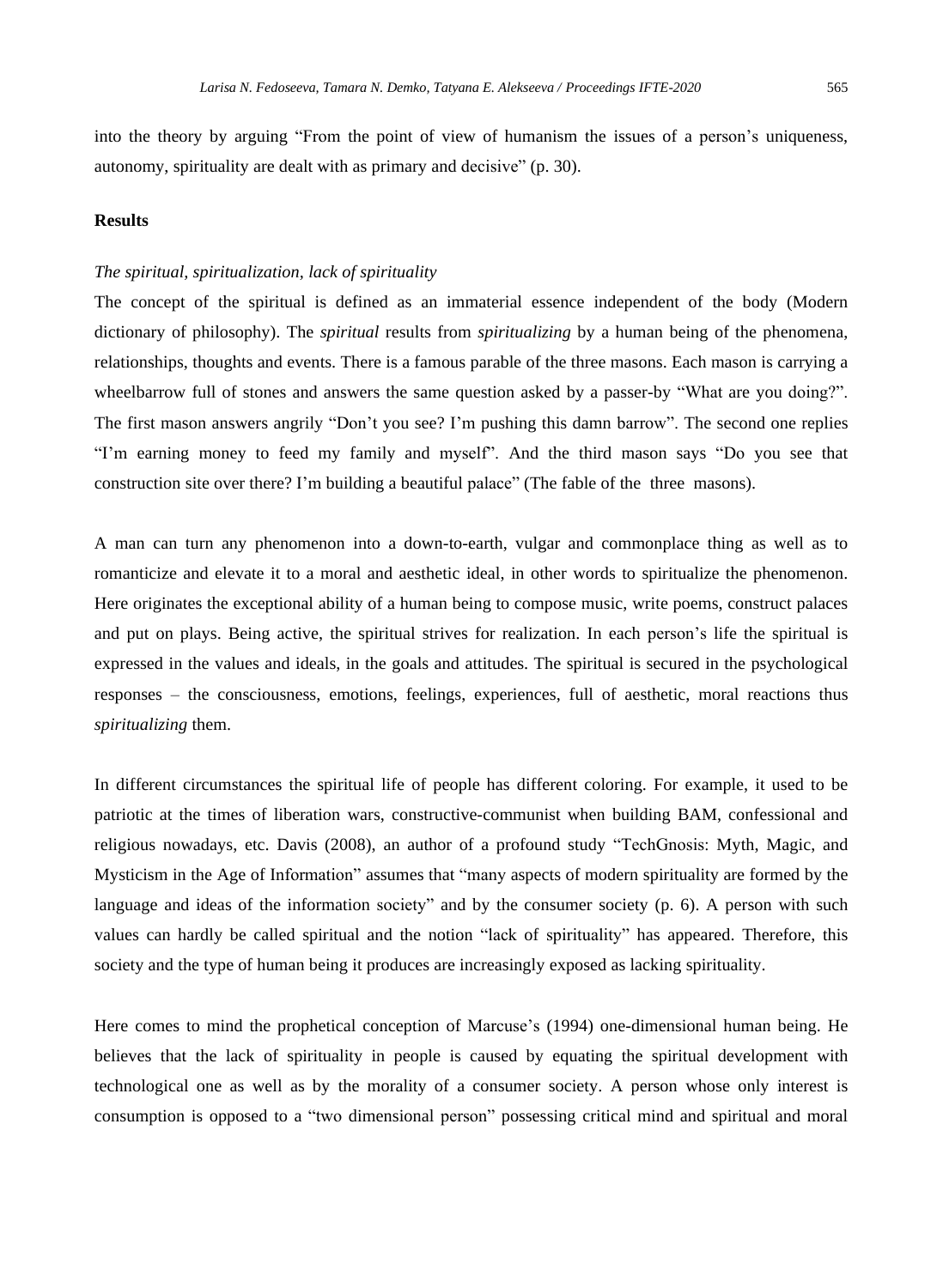values. But for "a two dimensional person" able to have a positive impact on society to appear is not so easy: "The Great Denial" is needed.

Education can also be accused of lacking spirituality. The ideals and objectives of material requirements and basic instincts distract a human being from the principles of humanization. What are we training our thinking capacities for? To do the Unified State Exam? To pass an IQ exam? To please the employer? The bookshelves are full of manuals on how to become rich, leave behind the rivals, to be lucky and to be liked. In one of his books Gardner (2006) states the necessity of new thinking but its main idea is to learn those things that *will be needed*. And the question remains whether this requirement for knowledge and education is motivated by high beliefs. What educational values are we focused on?

The ideal of an "educated" person is that of a smart individual capable of calculating the profits. This is the way how many teachers understand the "restructuring" of their activities to fit the new *standards*. The teacher should follow the goal-setting basics of thinking that are reduced to benefits and gains while it is the human being who is the ultimate objective of an education. Isn't it an indication of the lack of spirituality to make a teacher play the part of a coach seeking the personal growth of a student whereas knowledge is simply an instruction how to achieve it?

This is quite correct from the point of view of market psychology when the brain is tuned to acquiring the knowledge for advantage and practical success. Nothing can be done about it. The popular principle of "practice-oriented education" is in demand nowadays. No wonder that humanization and spirituality of an individual stay outside the educational process ("nothing personal"). Even in terms of practice, the present day education fails to realize that both the abstractions and the spiritual world equally serve the practical purposes. The spiritual fullness transforms a person into a true citizen, a personality, a creator.

Thus, spiritualizing a human being presupposes his involvement in the active life. A learner should be ready to participate in some activity with his creative potential, opinions, ideals, sense of measure, harmony, patriotism; in other words to do it wholeheartedly. It means to easily use his inner resources, including them into the labor process. So, for an educated and spiritual person the profession is not limited to an established algorithm, it is rather the search for self-realization in his job. Spirituality does not make us free. In the time of network and consumer addiction and conscience manipulation inner freedom is deficient.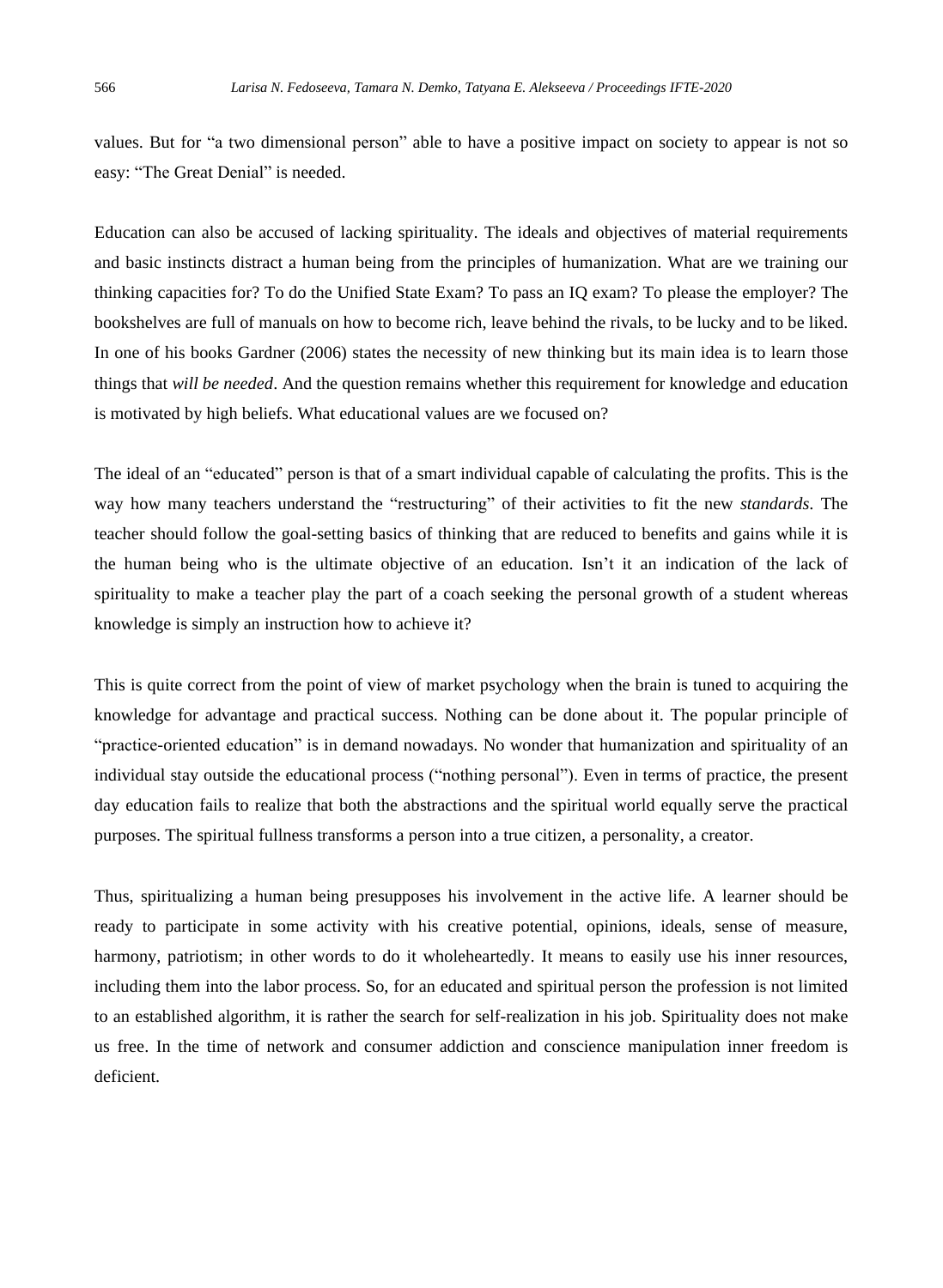The above-mentioned Davis (2008) states that while moving along the network road, following the chaos, passing through "a set of sensational topics", "catching at the fictions, striving for novelty and all those things that are imposed by a hyperactive society", a man is called upon "to expand the mind, to enlighten the heart, to breathe in unison with other beings" (p. 33, 464-465). Simply stated, it is necessary to resist, to activate the intellectual reactions that put the conscience outside life experience, set it free.

Professor Tom Nichols (2019) is his "The Death of Experience. The Campaign against Established Knowledge and Why it Matters" expresses the same idea. Speaking of the necessity to make some alterations in the education system under the conditions of rapidly changing realities, he claims that the university and college students lack an essential skill called metacognition – the ability to look at an object from the outside. It is the distanced and analytical judgement that can set an individual free from the power of a phenomenon. Metaposition is the viewpoint, the fundamentals composed of an intricate network of one's attitudes to the world and to oneself. This is an approach from the outside, the shift of consciousness when an object is perceived against the background of other conceptions.

It seems relevant to mention the notion of estrangement that has been introduced into the theatre practice by an outstanding German playwright and director Brecht (1898-1956) and later on into the aesthetics by a well-known philologist Shklovsky (1983). Estrangement presupposes a change in the focus of perception. Outside direct perception, being in a metaposition, the subject of learning looks beyond the boundaries of a phenomenon thus setting oneself free from direct vision. We speak here about the approach to the phenomenon studied. If the approach is unexpected, creative, stimulating further thinking, then it undoubtedly spiritualizes one's thought.

Another significant feature of spirituality should be mentioned. The aim of a spiritual personality's inner activity is not only to achieve some immediate result, but to improve the surrounding world and oneself. The ultimate priority of education is to acquire the determination that would raise the personality. In his work "The Religious Meaning of Human Thought" Trubetskoy (1995) claims that our primary calling is to transform human mind.

#### *Teacher*

Humanization of education is the direct concern of a teacher whose primary goal has always been to spiritually influence a younger generation. Thanks to the joint intellectual activities with the students, which is in itself a spiritual phenomenon, the teacher has the maximum of these opportunities. Characterizing thinking as a form of spiritual work Trubetskoy (1995) writes "A thought is too closely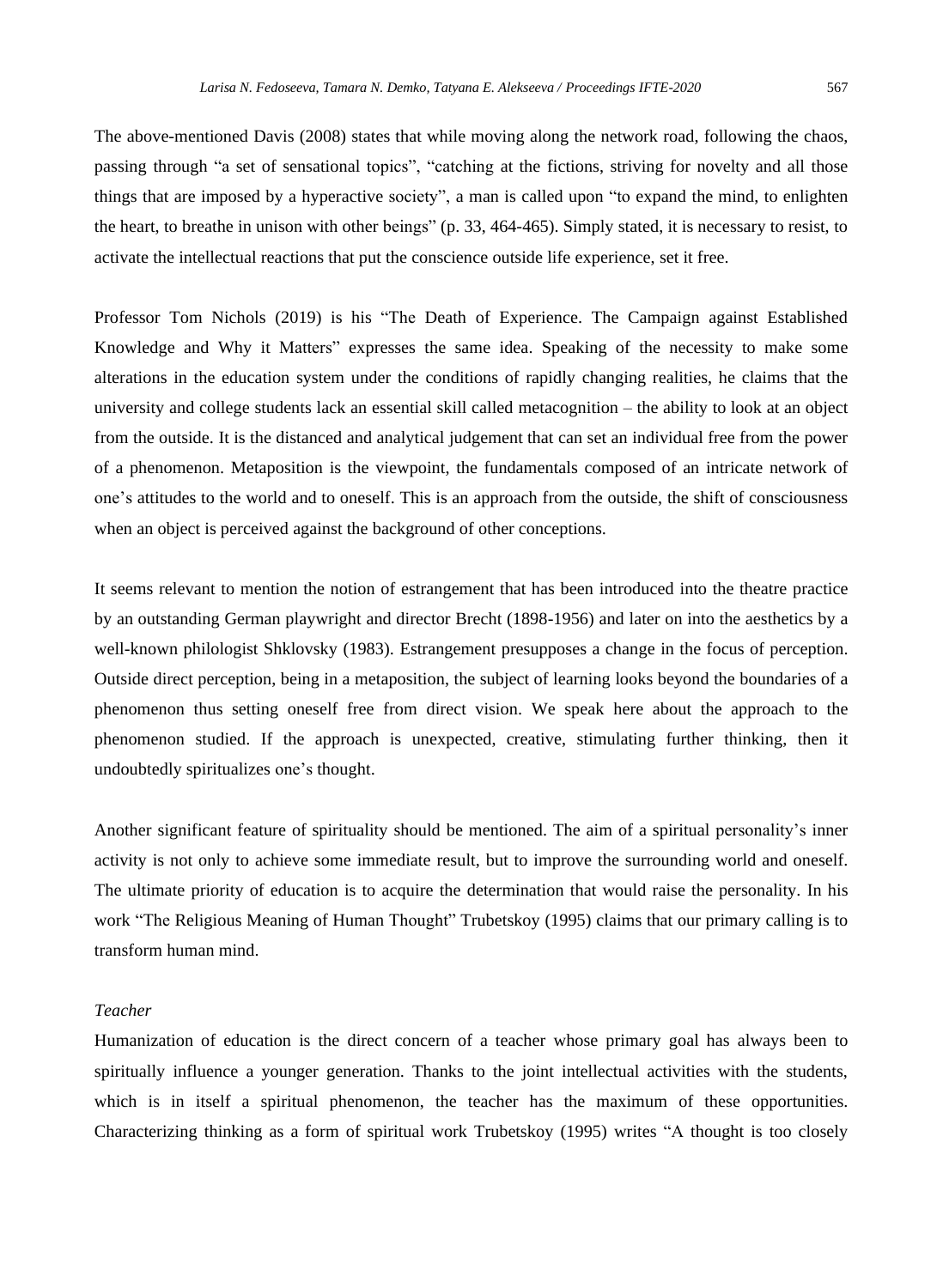connected to all the emotional experiences" (p. 223). And the philosopher is quite right. The process of "switching" the thinking processes of a human being cannot be equated to switching an operational system, which is done by pressing a button: a click – and it starts running. It is difficult to separate thinking processes no matter how simple and formally logical they are from the subject of thinking, his human nature, his inner world, his self-consciousness and the ability to feel, to evaluate the surrounding reality. It is not a machine but a personality with its complex reactions and its personal experiences that thinks.

Why should we state the obvious? We speak about the basics of a teacher's work – developing the students' thinking, which is not an abstract object of our activities. To develop thinking means to impact one's personality, not just one's intelligence. The impact is produced by another personality, that of a teacher who influences the thinking process not only by his logic but by his individuality too. This is the real way of spiritualization as well as the most effective method of resisting "technognosis".

#### *Speech behavior*

"Speech behavior" is the term of linguistic pragmatics that studies the language as it functions in people's communication (Zherebilo, 2010). Speech behavior is determined by the communication conditions, which comprise the subjects of communication (who are they?), the speech itself (what are they speaking about?), the situation in which the communication is taking place (where and how?) and the objectives, motives and intentions (what for?). In terms of this branch of linguistics the word is treated as a force and the means are sought to effectively influence the recipients of people's speech.

The topic of this paper requires us to distinguish those aspects of a teacher's speech behavior that spiritualize one's thought. Undoubtedly, speech behavior of a teacher is based upon the contents of the academic subject he/she teaches. The teacher's primary duty is to enrich his course with the latest scientific data and concepts, to spiritualize it with high purposes and lofty ideals. We will leave this aspect (what about?) aside because it is not directly related to the topic of speech behavior.

#### *Effectiveness of live speech or the question "how?"*

Speech behavior is realized in live communication when the recipient reacts in different ways – by visual and auditory sensations, esthetic feelings, ethical evaluations, emotions of satisfaction or doubt. In real communication the listeners get what cannot be reproduced by any other means. Klyuchevsky (1996) in his "S.V. Soloviev as a teacher" notes "Teaching is an activity that only those who are taught can feel. A teacher is like a preacher: a sermon like a lesson can be written down word for word and the reader can reproduce the notes but he will hear neither a sermon nor a lesson" (p. 310).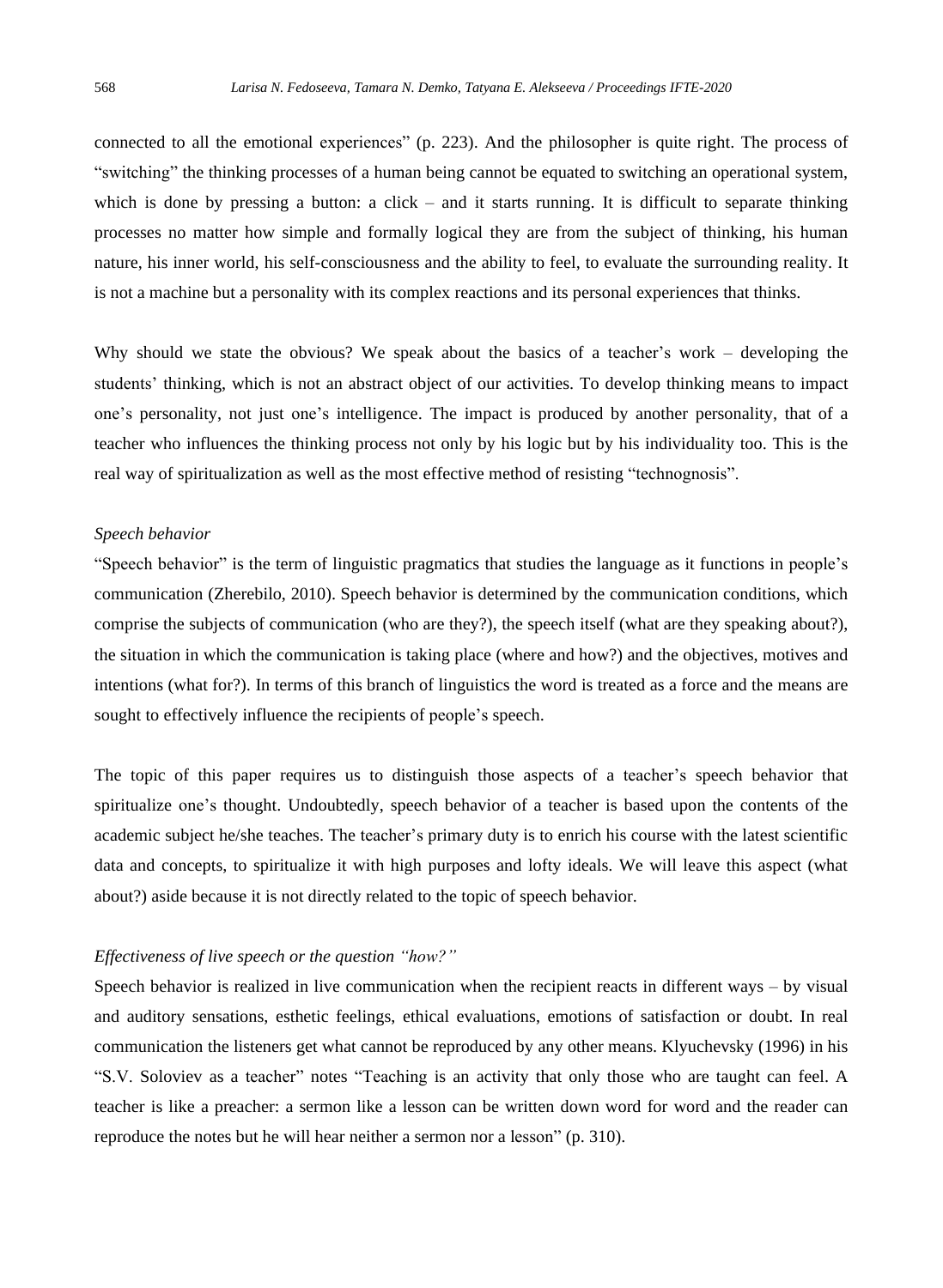It is true that one cannot put into words all the pragmatism of relationships. It does not mean, however, that what is not expressed by words does not contribute to enriching the meaning. Gestures, mimics, intonation also "work". For example, what is the meaning of the expression achieved by paralinguistic means – intonation, tempo, pitch and vibrations of the voice? In fact, it reveals a lot – subjective view, evaluation, intellectual emotion, such as appreciation, disagreement, mockery, etc. It supplements that stream of thinking that flows in communication.

Emotional speech affects the mechanisms of perception, activates those brain parts that perform cognitive functions. The interlocutor, the listener understands both the underlying emotions and the shadows of meaning that are conveyed by non-verbal expressive means. Thus, above all these meanings there is a super meaning that enriches the joint thinking process. In real communication, a recipient receives more information than is conveyed by words.

#### *Spiritual speech*

Koshanskiy (1781-1831), who was a teacher of Alexander Pushkin at the Tsarskoye Selo Lyceum, wrote in his textbook in rhetoric (cited in General Rhetoric, 1996) "Oratory (Ars Oratoria) is the art of affecting the intellect, passions and will of other people … The speaker influences the listener's mind by his eloquence, intelligence, the force of argument, convictions and at the same time by the eloquence of his heart, his emotions, his spirit" (p. 161-163).

The whole rhetorical canon contributes to spiritualizing one's speech, but the artistic and expressive features of speech behavior are of particular significance. This section of classical rhetoric is called elocution. It includes two kinds of expressive means: tropes and figures of speech. Both represent the infinitely rich language resources and are an essential factor of cognition. Elocution devices reveal the finest trains of thought, its shadows. By including them into the abstract scientific discourse the spirituality of the thinking process is definitely increased.

Why are the tropes and elocution figures so valuable for thinking? As such, the tropes like simile, epithet, metaphor, metonymy, synecdoche, irony, hyperbole, litotes, and paradox expand the word boundaries and introduce secondary meaning into the speech. The brain encounters a multiple meaning image and has to decipher the information which is, in fact, some new reality. Concise, vivid and dramatic imagery does not only embellish one's speech but serves to express and improve the thought in a way that cannot be done by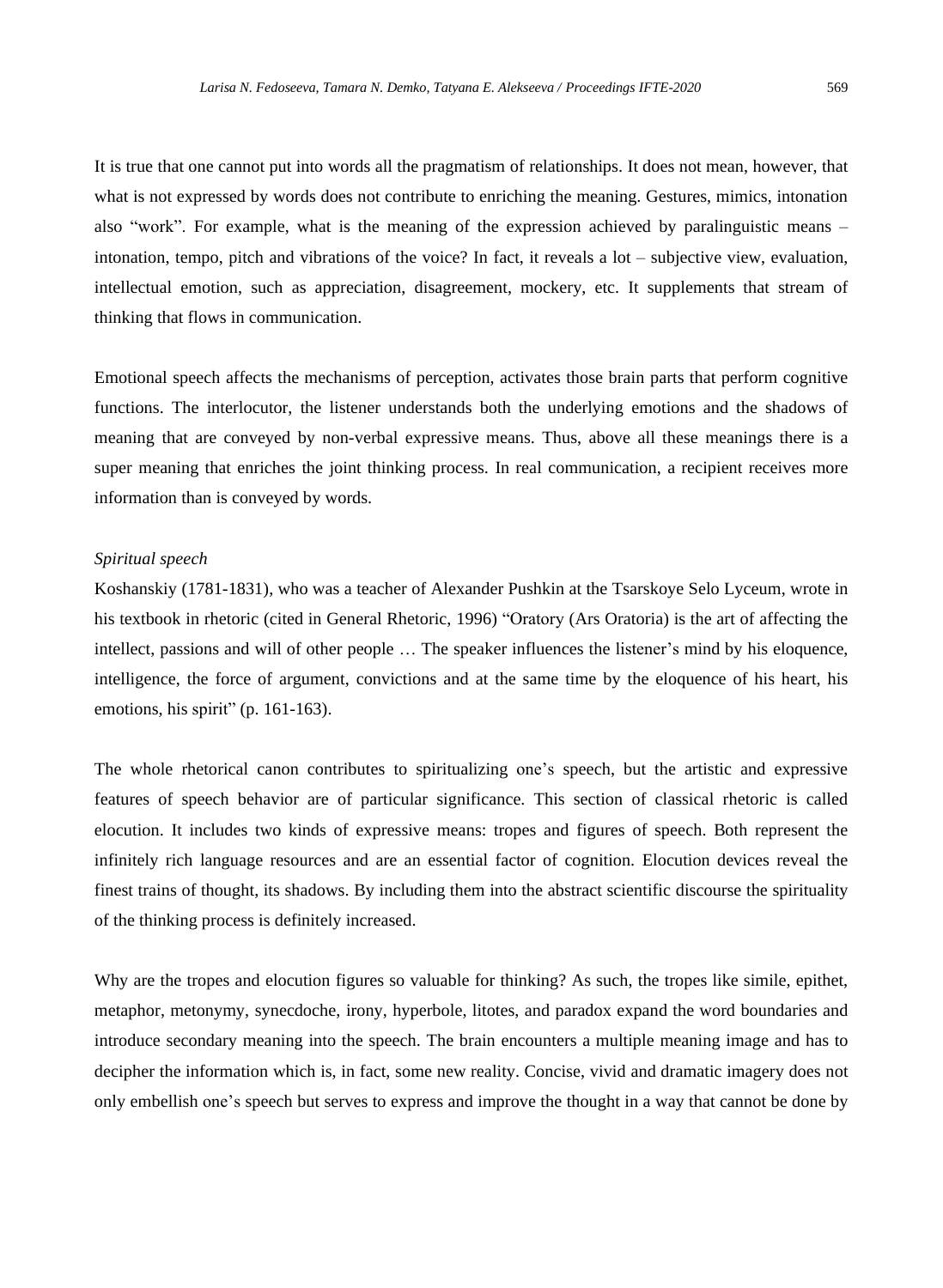any formal and logical language means. There is often no other device but metaphor or some other figure of speech to penetrate into the nature of things or to explain it to a listener.

This language resource gives a teacher a lot of possibilities to introduce knowledge: to look into the phenomenon, to deepen one's understanding, to clarify a problem, to specify and to generalize as well as to express one's personal attitude – "to raise to heavens", "to drop to the ground", to astonish, to strengthen the effect, and so on and so forth. That's what we call factors of speech behavior. (An example would be suitable here, but each academic subject would require a different illustration).

Consequently, the two intersecting meanings in a trope complicate the thinking process. For instance, in Socrates' philosophy, irony used to be the main instrument to reach the truth in the discussions with his pupils. Its double meaning forced them to extract the thought not from direct statements but from the implied meaning, as has been described by the outstanding Russian philosopher and philologist Losev (1966). These techniques are undoubtedly of great cognitive significance. Their power lies in launching the mechanisms of catching the "super meaning" that does not coincide with the meaning of a particular word.

Speech behavior of a teacher is also realized in terms of syntactic (stylistic or rhetoric) figures. A widespread device is a rhetoric question. As writes the author of "Homiletics" (theory of church sermon), master of theology Archbishop of Polotsk and Glubokoe Theodosius (2007) "The aim of this figure is to draw the listeners' attention, to activate their thinking, to make the argument become *their own conviction*" (p. 200). Many other means of expression – parallel constructions, polysyndeton, antithesis, repetition, rising and falling gradation, and anaphora are aimed at producing the same effect. They serve to highlight the road followed by the speaker, to emphasize the meaningful centers, to focus on the principal ideas. The syntactic structures help to considerably enhance the effect on the listeners.

## **Discussions**

The means of expression described are not the only components of a teacher's speech behavior, though those are involved in the spiritual thinking process most of all. The interaction of virtual personalities in cyberspace excludes such a possibility. In our opinion, to spiritualize a thought there needs to be a direct interaction of the students' personalities and that of a teacher in the creative surroundings.

Consequently, it is difficult to imagine the situation in which one can become a fully-educated person with the help of gadgets, through the telecommunication application Skype or solely by distance learning or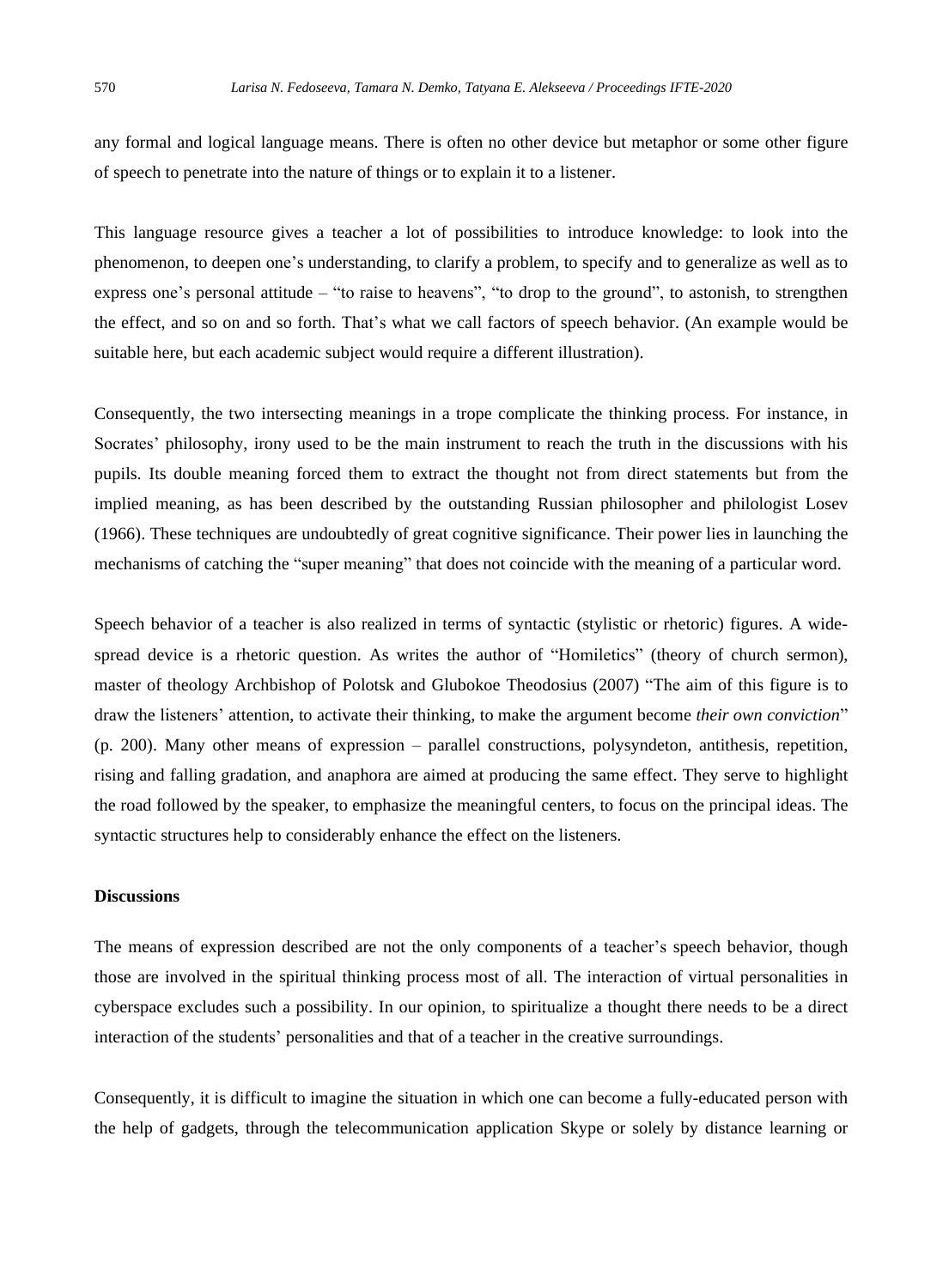part-time education. Nothing can substitute real communication of the teacher and the learners, oral speech with its huge potential, the involvement of a human being in the cognitive process. Live dialogue of a teacher and his students provide the conditions vital for spiritual thinking so much in demand today. However, this viewpoint has its opponents.

#### **Conclusion**

What has been previously said about the importance and necessity of direct communication does not mean you should drive the students off the computer, oust them from cyberspace. The teacher makes use of the Internet as much as his pupils do and his work is largely dependent on digital technologies. Being an exclusively ample resource for spiritualizing a personality, the teacher's speech behavior should be organically combined with the newest methods of acquiring knowledge. The circumstances require analytical work on his part, creative search for the best patterns of speech behavior aimed at spiritualizing his students' thinking under the conditions of total impact of virtual universe.

Nowadays, the teacher has a sort of medical responsibility to prevent "digital autism", to maintain the cognitive brain functions. It is necessary to conscientiously confront the tendencies of modern civilization that bring about lack of spirituality, deprive of personal character, divert from the real world. At the same time it is necessary to strive for bringing up a thinking person who is free, spiritual and creative.

A teacher is a professional speaker. The ability to speak clearly and distinctly as well as to think systematically is a component of his competence. But it is not enough. The search for "drastic means" should be included. Not everyone has a gift for eloquent speech, but to be a professional means to know how to achieve this.

Previously, applied linguistics distinguished pedagogical linguistics intended for special professional philological training of an educator. Nowadays this practice is retained only in the pedagogical educational institutions, yet it is needed for all those who enter the classroom and start teaching. Presently, under the conditions of total digitalization, specialized preparation of a teacher for speech communication has acquired strategic significance for bringing up a fully educated person.

It is common knowledge that teaching elementary particle physics, psychology, astronomy or vegetable cultivation require different types of speech behavior. However, no matter what the content of the subject taught is, the impact of a teacher's personality cannot be separated from communication, the laws of live speech, which is his professional tool. Thanks to the teacher's personality, the richness of his inner world,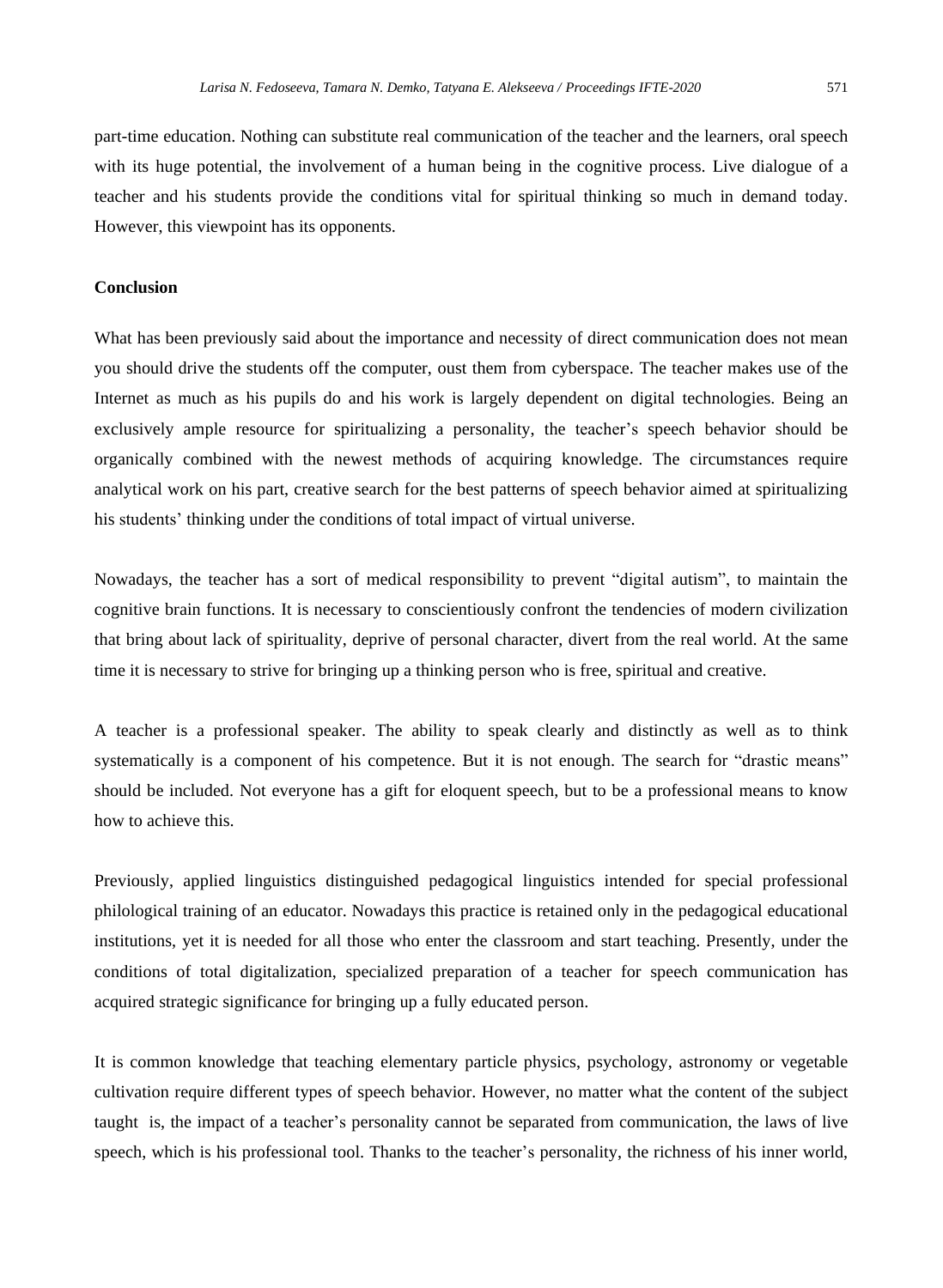culture, professional skills and competences society has the force for personality's inner transformation, its spiritualization.

#### **References**

Archbishop of Polotsk, Glubokoe Theodosius Biltchenko (2007). *Homiletics.* Moscow: Samshit-izdat.

Davis, E. (2008). *TechGnosis: Myth, Magic, and Mysticism in the Age of Information*. Ekaterinburg: Ultra. Kultura.

*Fable of the three masons. Christian fables.* Retrieved from http:///www.wisdomlib.ru.

- Gardner, H. (2006). *Thinking of the Future. Five Intelligences Ensuring Life Success*. Moscow: Alpina Digital.
- Golisheva, O. A. (2006). The Problems of Humanization and Humanitarization of Modern Russian Education. *Vestnik MGOU. Series Philosophy, 4*(36), 26 – 32.
- Harari, U. (2019). *Homo Deus. Shorter history of the future*. Moscow: Sindbad.
- Klyuchevsky, V. O. (1996). *S.M. Soloviev as a Teacher.* Russian rhetoric: Reader. Moscow: Prosveshcheniye.
- Koshanskiy, N. F. (1996). *General Rhetoric*. Russian Rhetoric: Reader. Moscow: Prosveshcheniye.
- Kurpatov, A. V. (2020). *Speech at the World Economic Forum in Davos.* Retrieved from https://www.regnum.ru.
- Losev, A. F. (1966). *The irony antique and romantic. Aesthetics and Arts. From the history of pre-Marxist aesthetic thought*. Мoscow.
- Marcuse, H. (1994). *One-dimensional Man.* Мoscow: REFL-book.

*Modern dictionary of philosophy* (1998). Minsk: PANPRINT.

Nichols, T. (2019). *The Death of Experience. The Campaign against Established Knowledge and Why it Matters*. Moscow: Eksmo.